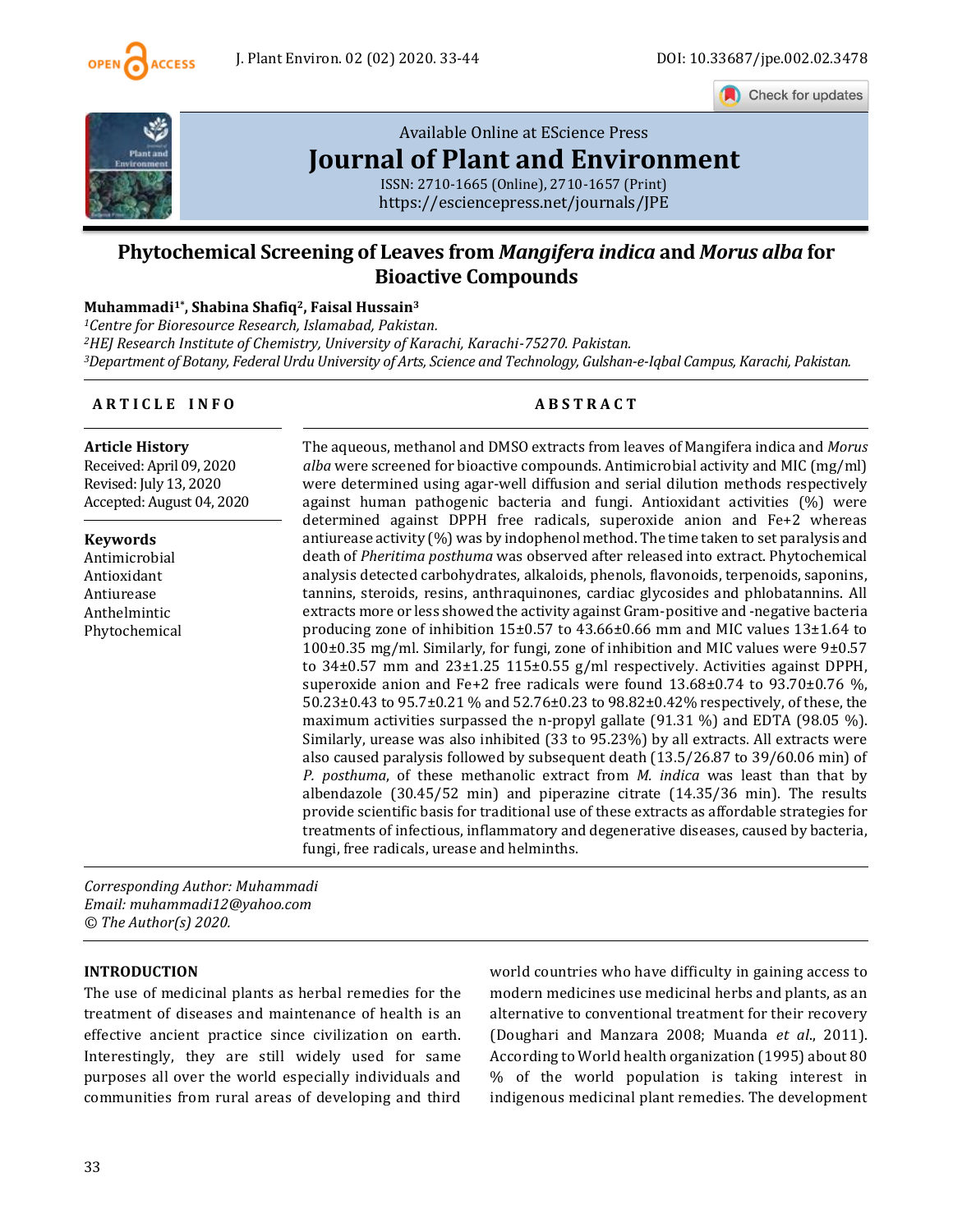and prevalence of multidrug resistance microbial pathogens, and the recent appearance of strains with reduced susceptibility to currently being used antibiotics are increasing at an alarming rate worldwide. Another big concern is that the drug-resistant bacteria and fungal pathogens have further complicated the treatment of infectious diseases especially in AIDS and cancer patients (Rajendran and Ramakrishnan 2009). Besides this, the drug development process is very costly, pharmaceutical companies often concentrate on finding antimicrobials similar to the ones already found to reduce the risk of producing an unmarketable drug. This means that it is easy for microorganisms to develop resistance to a similar drug to which it already has resistance (Cunha 1998). Therefore, there is a continuous and urgent need to search for new infectionfighting strategies (Sieradzki 1999). Free radicals contribute to more than one hundred disorders in humans including atherosclerosis, arthritis, ischemia and reperfusion injury of many tissues, central nervous system injury, gastritis, cancer, and AIDS. Free radicals due to environmental pollutants, radiation, chemicals, toxins, deep-fried and spicy foods as well as physical stress, cause depletion of immune system antioxidants, change in gene expression, and induce abnormal proteins. The oxidation process is one of the most important routs for producing free radicals in food, drugs and even living systems. Currently available synthetic antioxidants like butylated hydroxyanisole, butylated hydroxy toluene, tertiary butylated hydroquinon and gallic acid esters, have been suspected to cause or prompt negative health effects. Hence, strong restrictions have been placed on their application and there is a trend to substitute them with naturally occurring antioxidants (Pourmorad *et al*., 2006; Mathur *et al*., 2010). Urease the most prominent protein component of several microorganisms (Helicobacter pylori, Proteus mirabilis, P. vulgaris, and Ureaplasme urealyticum), is involved in hydrolysis of urea into ammonia which neutralizes acids of stomach, thus infections of gastrointestinal and urinary tract. The formation of struvite stones in urinary tract is associated with urea-splitting U. urealyticum, which may lead to the chronic inflammation of kidney and its pelvis. Moreover, urinary catheter obstruction in patients causes colonization of urease-producing microorganisms, essentially P. mirabilis. Overproduction of ammonia by infectious microorganisms may contribute to ammonia encephalopathy or hepatic coma. Furthermore, high concentration of ammonia disturbs mucosal permeability, in particular, hydrogen ions passage through mucosal surface and causes the formation of peptic ulcers (Estiu and Mer 2004; Khan *et al*., 2010). H. pylori whole cell can stimulate an oxidative burst in human neutrophils which leads to formation of the highly toxic product monochloramine (Tahseen *et al*., 2010). Parasitic worms are also challenging pathogens for human beings, they pose a major threat to public health and contribute to prevalence of malnutrition, anaemia, eosinophilia, and pneumonia (Kulkarni *et al*., 2010). Unfortunately, currently being used anthelmintic drugs have adverse effects and their indiscriminate use is leading to resistance of parasites (Devi *et al*., 2009), therefore, there is a foremost problem in treatment of helminths diseases. Hence there is an increasing demand towards natural anthelmintics. Therefore, it is important to search for novel therapeutic agents, other than synthetic, that are both highly effective and safe.

On the other hands, plants are known to provide a rich source of anthelmintics, antibacterial, antifungal, urease inhibitors and antioxidants. Though much work has been done on ethno-medicinal plants, but there is still needed to seek plants with medicinal value to combat diseases. Because medicines from plants are considered as time tested, effective, cheap, easily available, affordable, and safe for both human use and environment friendly (Iwu *et al*., 1999; Fazly-Bazzaz *et al*., 2005. In contrast to current combination therapies, however, plant-based drugs contain a mixture of multiple components thereby saving considerable time and expense (Karnath 2002). The WHO (1995) has supported and recommended the use of traditional medicine provided they are proven to be efficacious and safe. Therefore, the present study was undertaken to screen the bioactive compounds in leaves of some indigenous fruiting plants which are untapped sources of medicines and to evaluate them for antibacterial, antifungal, antioxidant, urease inhibition and anthelmintic activities.

#### **METHODS AND MATERIAL**

# **Collection and preparation of plant material**

Fresh, healthy, and mature leaves of Mangifera indica and *Morus alba* were collected from Garden of the Sindh Horticulture Research Institute, Mirpurkhas. The leaf samples were collected in sterile polyethylene bags.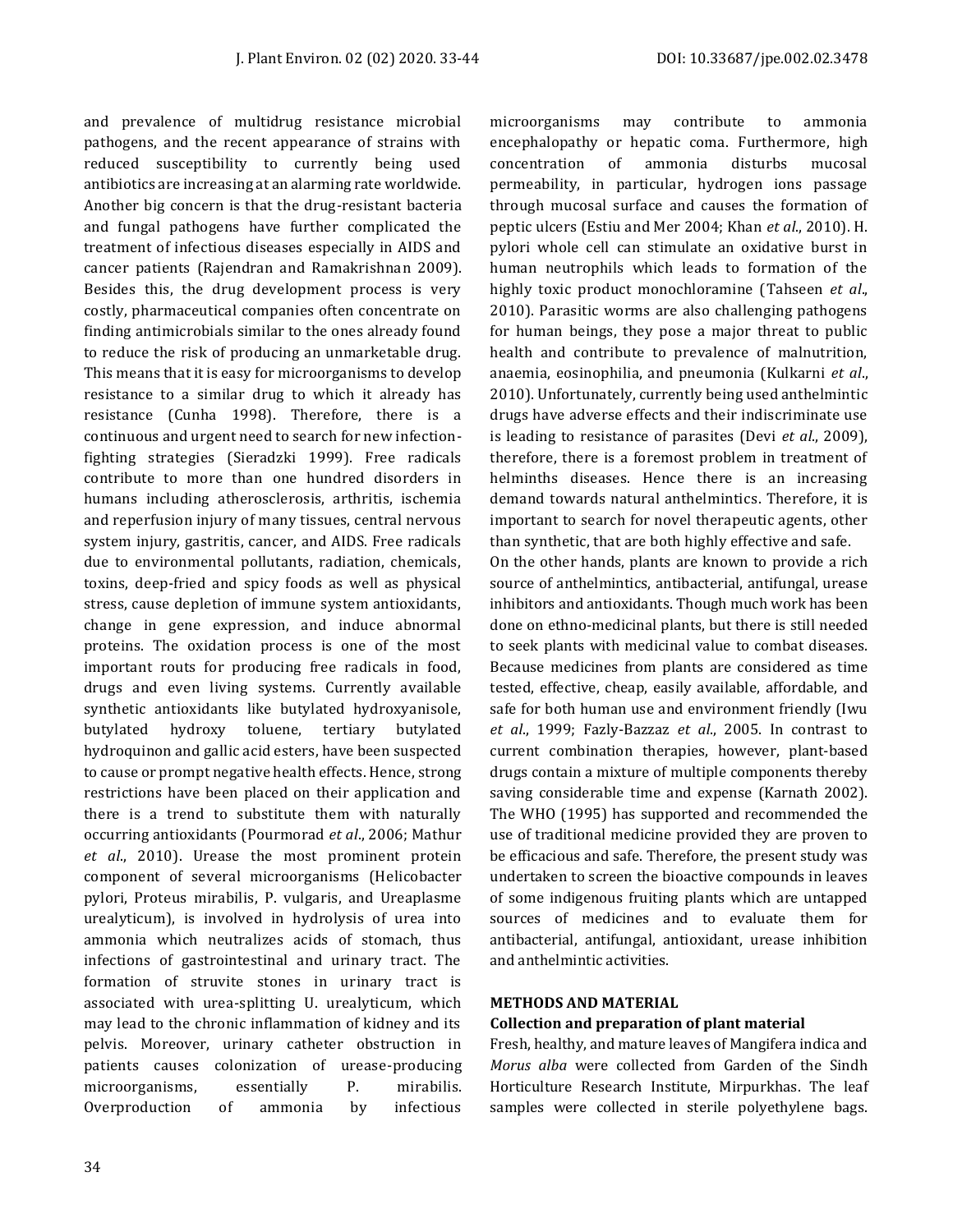Leaves were washed once with tap water, rinsed with distilled water, and air-dried at room temperature. Airdried leaves were chopped into small pieces and ground into fine powder in liquid nitrogen using porcelain mortars and pestles.

#### **Extraction procedure**

Powder of air-dried leaves (100 g) was transferred in 1000 ml blue cap Schott Duran (GL 45) bottles containing 500 ml water, methanol, and dimethyl sulfoxide (DMSO), and samples were completely submerged in the solvents. The capped bottles were kept in a shaking water bath at 50  $\,^{\circ}$ C for 48 hrs. After that, the extracts were filtered using Whatman filter paper no. 2 (125mm) and each filtrate was centrifuged at 10000 rpm for 10 minutes. Supernatants were collected in glass beakers, concentrated under reduced pressure at 45 °C and freeze-dried. The extracts were stored in universal sampling vials of known weight under codes aqueous extract (AE), DMSO extract (DE) and methanol extract (ME) at  $4^{\circ}$ C until use. The solvents were removed under the vacuum at temperature below 50 $\degree$ C and the extracts were freeze-dried. For activity assay, the required quantity of each extract was dissolved in DMSO (Khumpook *et al*., 2018).

# **Phytochemical screening**

Phytochemical screening of each extract for presence and absence of carbohydrates, alkaloids, phenols, flavonoids, terpenoids, saponins, tannins, steroid, resins, anthraquinones, cardiac glycosides and phlobatannins using standard procedures as described by Sofowora *et al*., (1993) and Radhika *et al*., (2008).

# **Test Microbial Pathogens**

Clinical strains of Gram-positive (*Bacillus subtilis* (Gu *et al.,* 2019), *B. cereus, Staphylococcus aureus, S. pyogenes* and *S. pneumoniae*), Gram-negative (*Escherichia coli*, *H. pylori Pseudomonas aeruginosa*, *Shigella flexenari*, *Klebsiella pneumoniae* and *Salmonella typhimurium*) bacteria and fungi (*Trichophyton longifusus, Candida albicans, Aspergillus flavus, Microsporum canis, Fusarium solani* (Daba *et al*, 2016) and *Candida glaberata*) acquired from Plant Bioscreening Laboratory of HEJ Research Institute of Chemistry , University of Karachi, Pakistan. Prior to test, each bacterial strain was sub-cultured on nutrient agar medium and incubated at 37 °C for 24hrs. Fungal strains were sub-cultured on sabouraud dextrose agar (SDA) medium and incubated at 28  $\circ$ C for 15 days.

The freshly revived test microbes were preserved at  $4 \text{ }^{\circ}$ C in aliquots.

# **Assay for Antimicrobial Activity**

The antimicrobial activity of each plant extract was determined using agar-well diffusion method (Coolborn and Bolatito 2010: Duru and Oyedineke 2010). With a sterile cork borer, wells of equal depth (Δ=5mm diameter) were dug on solidified nutrient agar and SDA media plates respectively for test bacterial and fungal pathogens*.* 0.2 ml of the log phase culture of test bacterial strains was seeded on the surface of nutrient agar medium while that of fungal strains was seeded on SDA medium. The wells were aseptically filled up separately with the extracts (0, 50, 10, 20, 30, 50 and 100 mg/ml) avoiding splash and overfilling. Imipenum (thienamycinformamidine) (15 µg/ml) was used as broad-spectrum antibacterial standard whereas miconazol (150 µg/ml) and amphoterocin B (30 µg/ml) were used as broad spectrum antifungal standard drugs. For every experiment, a sterility check (5% v/v aqueous DMSO and medium), negative control (5% v/v aqueous DMSO, medium and inoculum) and positive control (5% aqueous DMSO, medium, inoculum and standard drug) were included. The positive antibacterial and antifungal activities were established by the measurable zones of inhibition after incubation at 37  $\circ$ C for 48 hrs and 15 days for bacteria and fungi respectively.

# **Minimum Inhibitory Concentration**

The extracts that showed antimicrobial activity were later tested to determine the minimal inhibitory concentration (MIC) for each bacterial and fungal strain. MIC was determined according to the method of Sahm, and Washington (1990) and Radhika *et al.,* (2008). Two hundred milli gram extract was dissolved in 1mL of nutrient broth and subsequently transferred. One millilitre from the first test tube to the next test tube and this continues up to the seventh test tube. Then 20 µl fresh cultures of bacterial and fungal test strains were inoculated into each test tube, mixed thoroughly, and incubated at 37oC for 48hrs and 15 days respectively. The inoculum from tubes that showed no growth was subcultured onto extract free agar plates, incubated for another 48 hrs at 37oC and 15 days respectively for bacteria and fungi. The lowest concentration of each extract in each treatment, showing no visible growth after incubation under conditions as mentioned above were recorded as MIC values.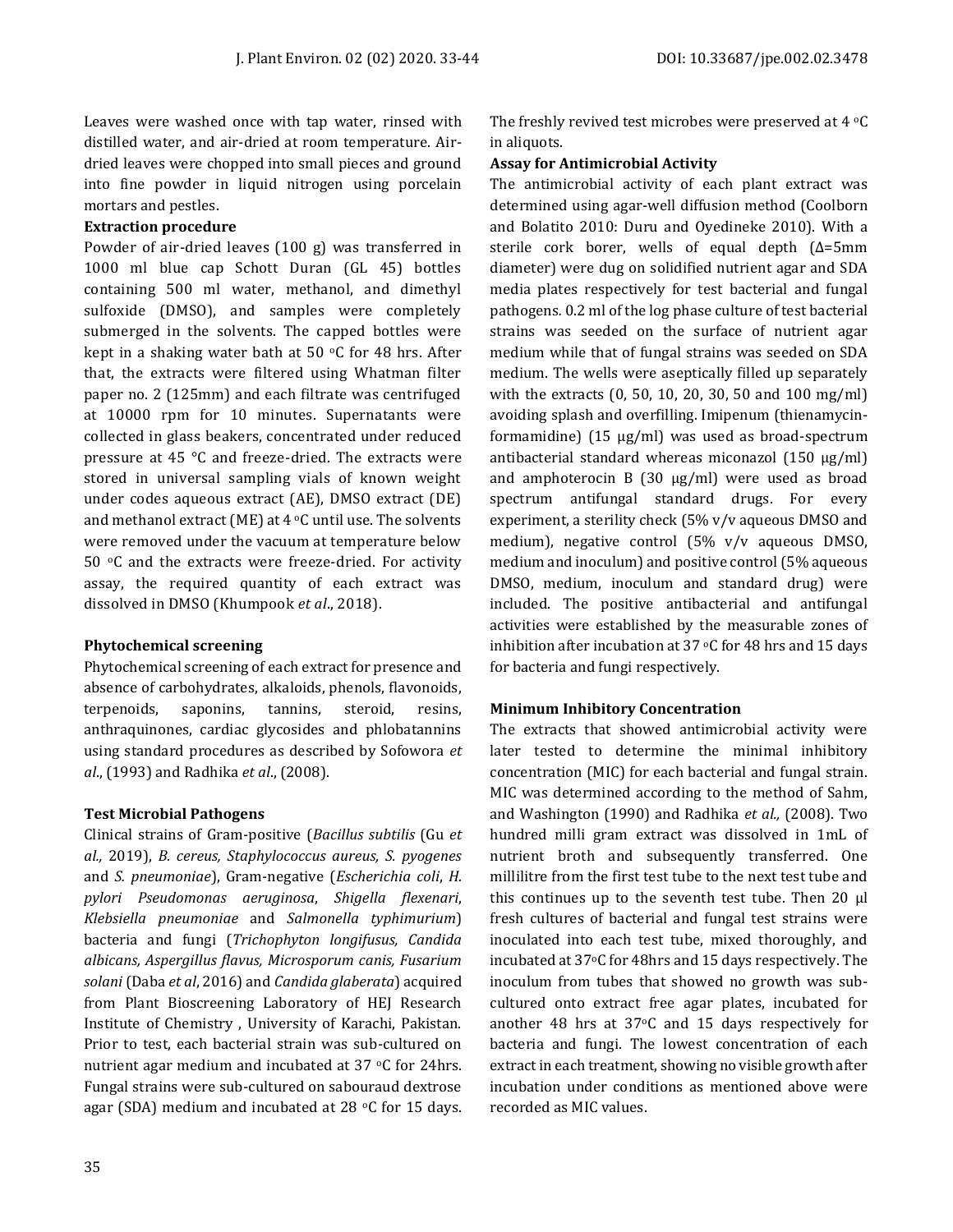# **Determination of antioxidant activities DPPH radical scavenging assay**

Test samples were allowed to react with stable free radical, 1, 1-Diphenyl-2-picrylhydrazyl radical (DPPH) (from Sigma Aldrich) for half an hour at 37 °C. The concentration of DPPH was kept as 300 μM. The test samples (500 µg/ml) were dissolved in DMSO while the DPPH solution was prepared in ethanol. Propyl gallate was used as antioxidant standard (1 mM/ml). After incubation, decrease in absorption was measured at 515 nm using multiplate reader (Spectra MAX-340). Percent radical scavenging activity (% RSA) by samples was determined in comparison with a DMSO treated control group. Percentage of RSA was calculated in comparison with control by using the following formula:

% RSA = 
$$
100 - \{(\frac{OD \text{ test extract}}{OD \text{ control}} X 100\}
$$

#### **Superoxide anion scavenging assay**

Measurement of superoxide radical scavenging activity was carried out by the modified method used by Ferda (2003). The reaction mixture comprised of 40 ml of 280 mM β-nicotinamide adenine dinucleotide reduced form (NADH), 40 mL of 80 M nitro blue tetrazolium (NBT), 20mL phenazine methosulphate (PMS) 10 mL of 1 mM sample and 90 mL of 0.1 M phosphate buffer (pH 7.4). Reagents were prepared in buffer solution and the sample in DMSO. The reaction was performed in a 96-well microtiter plate at room temperature and absorbance was measured at 560 nm. The formation of superoxide was monitored by measuring the formation of watersoluble blue formazan dye. A lower absorbance of reaction mixture indicates a higher scavenging activity of the sample. The percentage of RSA was determined in comparison with control by using formula as mentioned above in DPPH assay.

#### **Metal chelation assay**

The Fe+2-chelating activity was determined according to the modified method of Kexue *et al.,* (2006). The Fe+2 was monitored by measuring the formation of ferrous ionferrozine complex. The extract (500 µg/ml) was mixed with 0.0625 mM FeSO<sup>4</sup> and 0.5 mM ferrozine then mixture was shaken, and left at room temperature for 10 min. The absorbance of resulting mixture was measured at 562 nm. A lower absorbance of reaction mixture indicated a higher Fe+2-chelating ability. EDTA (1mM) was used as Fe+2 -chelating standard. The percentage of Fe+2 -chelating activity was calculated in comparison with a control by using the formula as mentioned above in DPPH assay.

#### **Urease inhibition assay**

Urease activity was determined by measuring ammonia production using the indophenol method as described by Weatherburn (1967). Reaction mixtures (200 µl) at pH 6.8 comprising 25 µl of urease (jack bean) solution and 55 µl of buffers containing 100 mM urea were incubated with 5µl of the test extract (500µg/ml) at 30  $\,^{\circ}$ C for 15 min in 96-well plates. 45 µl phenol reagent (1 % w/v phenol and 0.005 % w/v sodium nitroprusside) and 70 µl of alkali reagent (0.5 % w/v NaOH and 0.1 % active chloride NaOCl) were added to each well. Thiourea was used as the standard inhibitor of urease. The increasing absorbance was measured at 630 nm after 50 min, using a microplate reader as mentioned above. The results from five observations were processed by using softMax Pro software (Molecular Device, USA). Percentage inhibitions were calculated from the formula as mentioned above in DPPH assay.

# **Anthelmintic activity**

The anthelmintic assay was carried according to the method of Ajaiyeoba *et al.,*(2001). Five adult earthworms (*Pheritima posthuma*) were released into 50 ml solutions of three different concentrations (20, 50 and 100 mg/ml each) of control drugs (Piperazine citrate, Albendazole), extracts from leaves and distilled water. Observations were made for the time taken to set paralysis (P) and death (D) of individual worms. Time for paralysis was noted when no movement of any sort could be observed except when the worms were shaken vigorously. Death was concluded when the worms neither moved when shaken vigorously nor when dipped in warm (60  $°C$ ) followed with fading away of their body colors.

# **Statistical analysis**

Antimicrobial and antioxidant activities of each extract were expressed as mean ± standard error of mean (SEM) of five observations. Data of each extract were separately analyzed using the one-way analysis of variance followed by the student-Waller Ducan test at P<0.05 significance level. A statistical package (CoHort version-6) was used for the data analysis.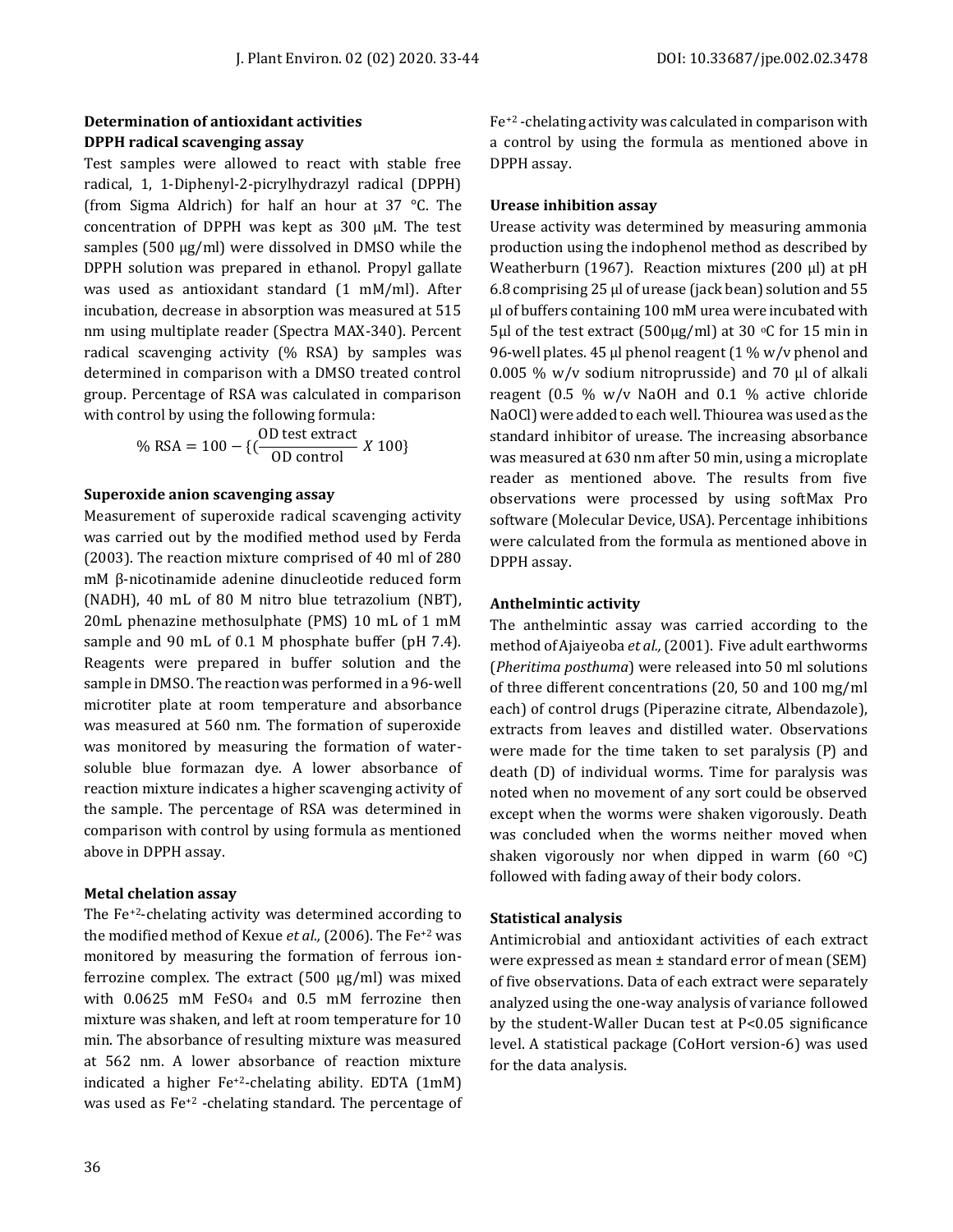#### **RESULTS**

#### **Phytochemical screening**

Phytochemical analysis qualitatively investigated that extracts from leaves of two indigenous fruiting plants *M. indica* and *M. alba* were found to contain biologically active compounds which have been reported to serve as potential plant drugs in herbal medicine. Among the tested leaf extracts, in that of *M. indica,* steroid, anthraquinones and cardiac glycosides, and in *M. alba* phlobatannin and terpenoids were not detected (Table 1). Further, AEs, DEs and MEs from *M. indica* and *M. alba* were found to contain only 5 and 6, 9 and 10, and 8 to 9 tested phytochemical groups, respectively. These results substantiated the several reports on phytochemical analysis of plant leaves that plants contain various extractable bioactive secondary metabolite compounds such as phenols, terpenoids, tannins, alkaloids, flavonoids, steroids, and glycosides etc in appreciable quantities for defense and physiological activities (De and James 2002; Mallikharjuna *et al.,* 2007).

Table 1. Phytochemicals in leaves of *Mangifera indica* and *Morus alba.*

| Phytochemicals     | Mangifer indica |           |    | Morus alba |    |    |  |
|--------------------|-----------------|-----------|----|------------|----|----|--|
|                    | AE              | DE        | МE | AE         | DE | ME |  |
| Carbohydrates      | $+$             | $\ddot{}$ |    | $\ddot{}$  | +  |    |  |
| Alkaloids          |                 | $\ddot{}$ |    |            | +  |    |  |
| Phenols            |                 | +         |    |            |    |    |  |
| Flavonoids         |                 |           |    |            |    |    |  |
| Terpenoids         |                 | +         |    |            |    |    |  |
| Saponins           |                 |           |    |            |    |    |  |
| Tannins            |                 |           |    |            |    |    |  |
| Steroids           |                 |           |    |            | ٠  |    |  |
| Resins             |                 | +         |    |            |    |    |  |
| Anthraquinones     |                 |           |    |            |    |    |  |
| Cardiac glycosides |                 |           |    |            |    |    |  |
| Phlobatannins      |                 |           |    |            |    |    |  |

AE aqueous extract, DE DMSO extract, ME methanol extract, + present, - absent.

# **In-vitro Biological activities**

Based on the presence of bioactive phytochemical groups all leaf extracts were tested for *in-vitro* biological activities such as antimicrobial, antioxidant, urease inhibition and anthelmintic.

# **Antibacterial activity**

When the efficacy of these extract were tested *in-vitro* against eleven strains of human pathogenic bacteria, all extract were found to exhibit statistically significant (P< 0.05) activity on all the test Gram-positive and –negative bacteria producing zone of inhibition ranging from 15±0.57 to 43.66±0.66mm against *S. tyhpimurium* and *P. aeruginosa* by AE from *M. indica* and DE from *M. alba* respectively except AE from *M. indica* which could not inhibit the growth of *B. subtilis, B. cereus, H. pylori*, *K. pneumoniae* and *S. flexenari* (Table 2). Among extracts, AE and DE from *M. indica* significantly inhibited the *S. aureus* whereas ME was significant against *E. coli*. Similarly, among *M. alba* extracts, the antibacterial activity of AE

and ME was significant against *S. typhimurium* and *P. aeruginosa* respectively and that of DE was significant against *B. cereus* and *P. aeruginosa* (Table 2). AE from *M. alba* and *M. indica* showed the minimum inhibition activity against *B. subtilis* and *S. tyhpimurium*  respectively. Similarly, DE and ME from *both M. indica* and *M. alba* showed the least activity against *K. pneumoniae*  and *S. flexenari* respectively (Table 2). The spectra of antibacterial activities displayed by these extracts were explained by the presence of biologically potent antibacterial phytochemicals such as flavonoids, tannins, saponins steroids, phenolic acids, anthocyanins, alkaloids and terpenoids in leaves of these two indigenous fruiting plants (Hu 2000; Vaghasya *et al.,* 2011). The activity of extracts against the Gram-negative (*E. coli*, *H. pylori P. aeruginosa*, *S. flexenari*, *K. pneumoniae* and *S. typhimurium*) is impressive because Gram-negative bacteria tend to have higher intrinsic resistance to most antimicrobial agents (Ndukwe *et al.,* 2005). On the other hand, activity against Gram-positive bacteria especially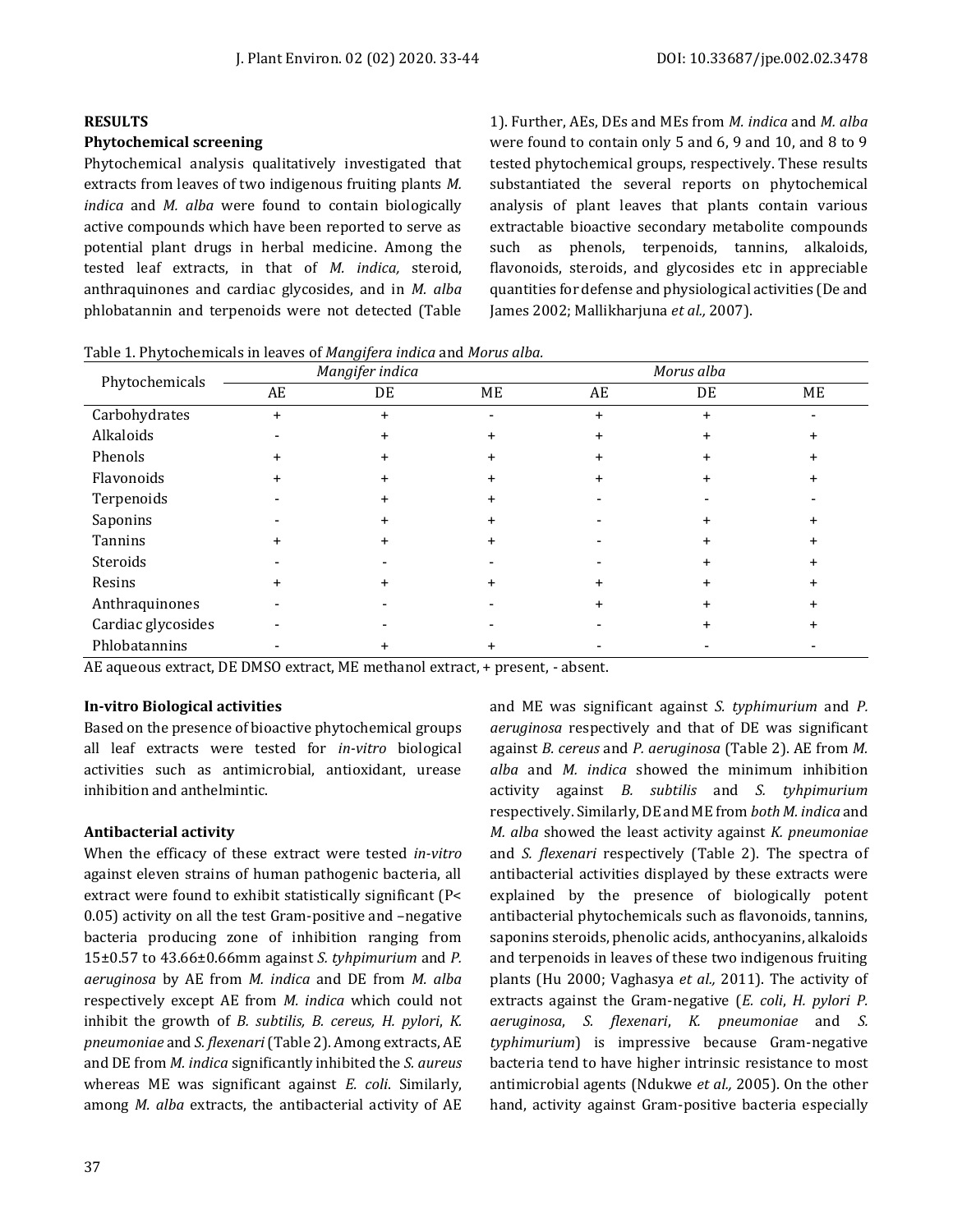cocci are interesting as they still predominate as a cause of nosocomial- and community-acquired infections. Additionally, these bacteria are able to acquire resistance to frequently used drugs rapidly through selective pressure of the environment and via the genetic evolution of bacteria (eljaszewicz *et al.,* 2000).

#### **Antifungal activity**

E xtracts from leaves of both selected fruiting plants also showed the statically significant (P<0.05) activity against all six tested human pathogenic fungal strains producing zone of inhibition ranging from 9±0.57 to 34±0.57mm against *C. glabberata* and *F. solani* by AE and DE from *M. alba* respectively except AE from *M. indica* which could not inhibit the *M. canis* whereas AE and DE from *M. alba* did not the *M. canis* and *F. solani*, and *A. flavus* respectively. Within the various tested extracts, DE and ME from both plants the maximum activity against *F. solani.* Similarly, AE from both plants was found to have maximum activity against *A. flavu,*(Table 2). The minimum activity showed by DE from *M. indica* was against *T. longifusu* whereas that from *M. alba* was against *C. albicans*. The minimum fungal inhibition by AE and ME from both selected plants was against *C. glabberata* (Table 2). These results showed correlation with those of several reports on synthesis of antifungal substances by plants in response to microbial attack and it should not be surprising that they have been found to be still effective against a wide array of pathogenic microorganisms, when tested *in-vitro* (Idris *et al.,* 2009; Kanwal *et al.,* 2010; Tiwari *et al.,* 2011a).

Table 2. Antimicrobial activity of extracts from leaves of *Mangifera indica* and *Morus alba.*

|                          | Zone of inhibition (mm) |                  |                  |                  |                  |                  |  |  |
|--------------------------|-------------------------|------------------|------------------|------------------|------------------|------------------|--|--|
| Microbial pathogens      |                         | Mangifera indica |                  | Morus alba       |                  |                  |  |  |
|                          | AE                      | DE               | ME               | AE               | DE               | ME               |  |  |
| <b>Bacillus subtilis</b> | NI                      | $25.00 \pm 0.57$ | $23.33 \pm 0.88$ | 20.66±0.88       | 37.00±0.57       | 29.00±0.57       |  |  |
| B. cereus                | NI                      | 31.33±1.20       | 21.00±1.00       | 24.00±1.00       | $42.33 \pm 0.33$ | 31.66±0.66       |  |  |
| Escherichia coli         | $19.66 \pm 1.20$        | 22.66±0.33       | $37.33 \pm 0.33$ | 25.66±0.66       | 36.00±0.57       | $26.00 \pm 0.57$ |  |  |
| Helicobacter pylori      | NI                      | $29.00 \pm 0.57$ | 23.34±0.57       | 32.00±0.88       | 35.00±0.57       | $33.00 \pm 1.2$  |  |  |
| Klebsiella pneumoniae    | NI                      | 20.66±0.88       | 33.33±0.88       | 24.66±1.33       | $29.33 \pm 0.88$ | 34.00±0.57       |  |  |
| Pseudomonas aeruginosa   | $17.33 \pm 0.66$        | $21.33 \pm 1.66$ | $30.00 \pm 0.57$ | 32.66±0.88       | 43.66±0.66       | 36.66±0.88       |  |  |
| Salmonella typhimurium   | $15.00 \pm 0.57$        | 29.33±0.88       | $28.66 \pm 1.20$ | 43.00±0.57       | 35.66±0.88       | 32.00±1.15       |  |  |
| Shigella flexenari       | NI                      | 33.33±1.20       | 20.66±1.20       | 32.66±0.66       | 35.33±0.88       | 24.33±0.88       |  |  |
| Staphylococcus aureus    | 24.00±1.15              | 35.33±0.33       | 30.66±0.66       | $17.66 \pm 0.66$ | $36.33 \pm 0.88$ | 31.00±0.57       |  |  |
| S. pyogenes              | 21.66±0.66              | 31.33±0.66       | $33.33 \pm 1.20$ | 25.00±1.00       | 33.66±0.66       | $26.66 \pm 1.20$ |  |  |
| S. pneumoniae            | $21.00 \pm 1.52$        | 30.00±0.57       | 29.00±0.57       | 36.33±0.33       | 35.00±0.57       | $25.00 \pm 0.57$ |  |  |
| Trichophyton longifusus  | 14.66±0.66              | $15.00 \pm 0.57$ | $19.00 \pm 0.57$ | 14.33±0.88       | $23.00 \pm 0.57$ | 29.66±0.33       |  |  |
| Candida albicans         | $12.00 \pm 0.57$        | 14.33±0.88       | 17.33±0.33       | 11.00±0.57       | 17.00±0.57       | $18.66 \pm 0.88$ |  |  |
| Aspergilus flavus        | 21.33±0.33              | $18.33 \pm 0.33$ | $21.33 \pm 0.33$ | $17.66 \pm 0.33$ | $20.66 \pm 0.33$ | 25.33±0.88       |  |  |
| Microsporum canis        | NI                      | 15.66±0.88       | $18.33 \pm 0.33$ | <b>NI</b>        | NI               | 14.66±0.33       |  |  |
| Fusarium solani          | $13.66 \pm 0.66$        | $21.00 \pm 0.57$ | $23.00 \pm 0.57$ | <b>NI</b>        | 34.00±0.57       | $30.00 \pm 1.00$ |  |  |
| Candida glabberata       | 10.33±0.66              | 17.33±0.33       | 14.00±0.57       | $9.00 \pm 0.57$  | 25.00±0.57       | 12.33±1.33       |  |  |

N<sub>I</sub>: no inhibition.

#### **Minimum inhibitory concentration**

The results of MIC showed that the least concentrations of all tested potent extracts required for inhibition of test bacterial pathogens were in range of 13±1.64 (ME from *M. alba* against *S. aureus*) to 100±0.35 mg/ml (AE from *M. alba* against *S. flexenari*) mg/ml. However, among all potent extracts ME from *M. indica*, DE and ME from *M. alba* had the lowest MIC value against six (*E. coli, K. pneumoniae, S. tyhpimurium, S. flexenari*, *S. pyogenes* and *S. aureus*)*,* two (*S. pneumoniae* and *B. cereus*) and (*P. aeruginosa, H. pylori* and *B. subtilis*) test bacterial pathogens respectively, thus indicating a high potency (Table 3). Similarly, the MIC values against test fungal pathogens were found in range of 23±1.25 (DE from *M. indica* against *A. flavus*) to 115±0.55 mg/ml (AE from *M. indica* against *C. glabberata*) mg/ml. Among all fungicidal extracts, only DE and ME from *M. indica* and *ME* from *M. alba*demonstrated the least MIC values against one (*A.*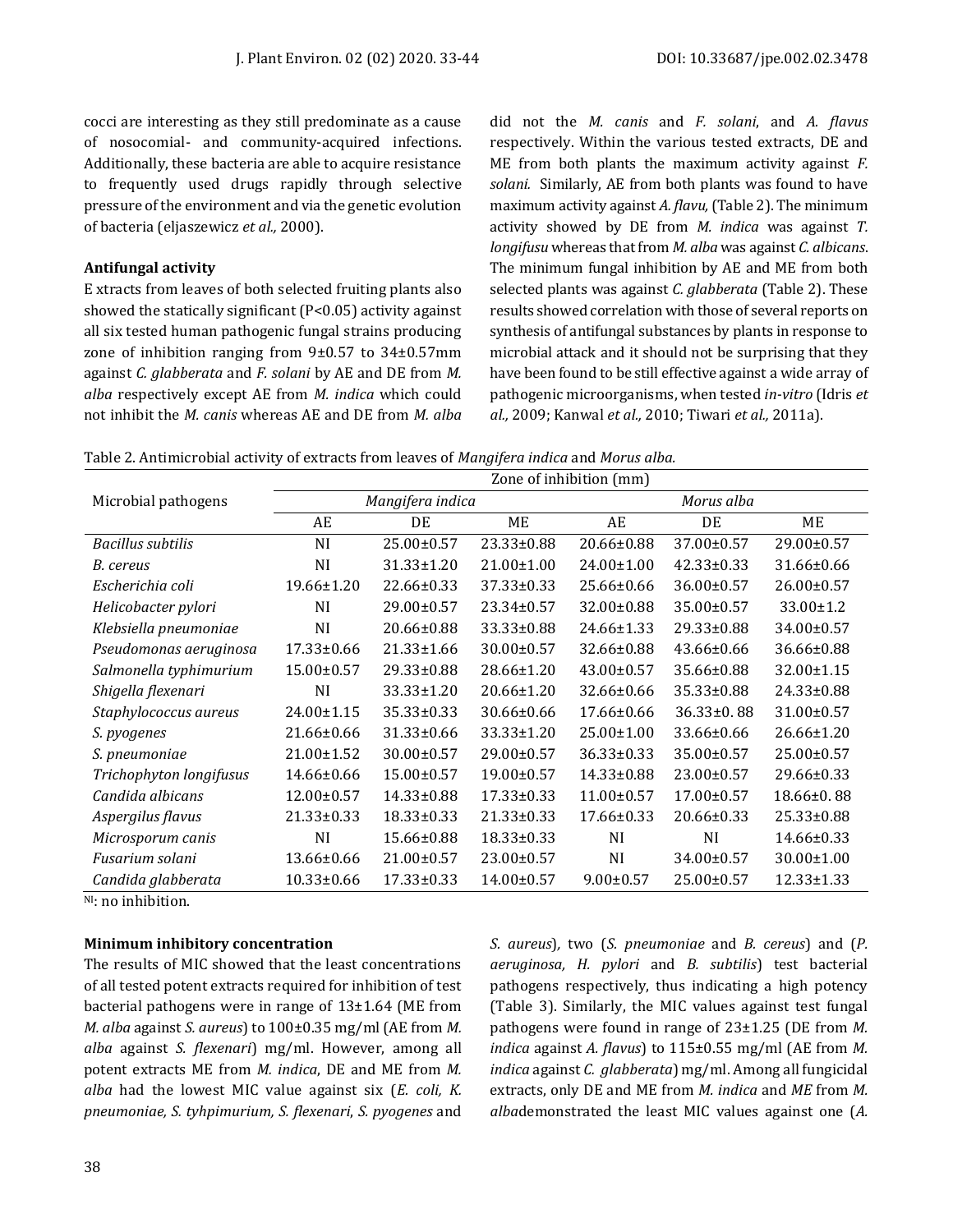*flavus*) and two (*F. solani* and *C. glabberata*), and three (*T. longifusus, C. albicans* and *M. canis*) respectively, thus indicating a high potency among tested crude extracts (Table 3). Although the antimicrobial activities of these tested extracts were found to be less as compared to standard antimicrobials, may be due to the fact that it was crude and required further purification. However, still can play significant roles in medical health care implementation locality for treatment and control of diseases in nearly, all cultures and civilizations specially developing countries of the world because of their effectiveness, affordability, availability, low toxicity and acceptability (Akharaiyi and Boboye 2010; Tiwari *et al.,* 2011a). Further, among all three extracts, those of DMSO

and methanol from leaves of both local fruiting plants were found to have a comparatively higher potency than water extracts but still there are variations in the antimicrobial potency (inhibitory zones) and MIC values of the plants extracts. These variations could be attributed to the varying presence pattern and combination of active phytochemicals, varying concentrations, and also depending on differences in growth rate of the tested organisms, nutritional requirements, temperature and inoculum size acceptability (Gaill and Jon 1995; Akharaiyi and Boboye 2010). Differences in polarity among the various solvents might also be responsible for the differences in solubility of plant active principles, hence the variation in degree of activity (Idris *et al.,* 2009).

|                          |                | Mangifera indica (mg/ml) |               | Morus alba (mg/ml) |               |               |
|--------------------------|----------------|--------------------------|---------------|--------------------|---------------|---------------|
| Microbial pathogens      | AE             | DE                       | ME            | AE                 | DE            | ME            |
| <b>Bacillus subtilis</b> | <b>NT</b>      | $65 \pm 1.5$             | 55±0.53       | $80 \pm 0.35$      | $45 \pm 0.28$ | $44 \pm 1.36$ |
| B. cereus                | <b>NT</b>      | $65 \pm 1.65$            | 60±1.25       | 80±0.66            | $18+0.63$     | $45 \pm 1.25$ |
| Escherichia coli         | 80.66±1.76     | 70±1.37                  | 35±0.54       | 75±0.84            | $45 \pm 0.84$ | $64\pm0.46$   |
| Helicobacter pylori      | NT             | 50±1.45                  | $55 + 1.85$   | 40±1.27            | $34 \pm 1.33$ | $32 \pm 1.23$ |
| Klebsiella pneumoniae    | NT             | 36±0.45                  | $30\pm0.78$   | $80 \pm 0.55$      | $60+1.5$      | $48 \pm 0.75$ |
| Pseudomonas aeruginosa   | 70±1.45        | $63 \pm 0.56$            | 30±1.35       | 60±1.85            | 40±1.42       | $15+1.35$     |
| Salmonella typhimurium   | 50±0.88        | $69 \pm 0.78$            | $35 \pm 1.48$ | 74±1.48            | $43 \pm 1.18$ | $40\pm0.55$   |
| Shigella flexenari       | <b>NT</b>      | $48 + 0.57$              | $40+1.27$     | $100 \pm 0.35$     | $45 \pm 0.66$ | 55±1.56       |
| Staphylococcus aureus    | 76±0.88        | $55 \pm 0.27$            | $13+1.64$     | $67+0.56$          | $38+1.75$     | $46 \pm 1.64$ |
| S. pyogenes              | $77+0.57$      | $58 \pm 0.27$            | 30±1.44       | $84 \pm 0.44$      | $40\pm0.67$   | $50 \pm 0.67$ |
| S. pneumoniae            | $77+0.57$      | $65 \pm 0.45$            | $50\pm0.75$   | $45 + 1.47$        | $32 \pm 0.88$ | 60±1.34       |
| Trichophyton longifusus  | $85 \pm 0.35$  | $75 \pm 0.48$            | 70±1.76       | 90±1.27            | 50±1.24       | $30\pm0.76$   |
| Candida albicans         | 97±1.34        | $85 \pm 1.55$            | $60\pm0.35$   | $100 \pm 0.65$     | $75 \pm 0.25$ | $53 \pm 1.15$ |
| Aspergilus flavus        | $68 \pm 0.33$  | $23 + 1.25$              | $47+1.46$     | $64 \pm 1.33$      | $69 \pm 0.45$ | $48 \pm 0.26$ |
| Microsporum canis        | <b>NT</b>      | 70±1.45                  | 55±0.56       | <b>NT</b>          | <b>NT</b>     | $48 \pm 0.76$ |
| Fusarium solani          | $95 \pm 0.54$  | $45 + 1.75$              | $25 + 1.35$   | <b>NT</b>          | $33 \pm 1.55$ | 50±1.26       |
| Candida glabberata       | $115 \pm 0.55$ | $75 + 1.23$              | $60 \pm 0.56$ | $105 \pm 1.26$     | $65 \pm 0.55$ | $83 \pm 1.22$ |

 $NT: not tested$ 

# **Antioxidant activities**

The decrease in absorbance produced by reduced DPPH was used to evaluate the ability of test extracts to act as free radical scavengers. The DPPH results showed that all extracts from leaves of both fruiting plants had DPPH free radical scavenging activity ranging from 13.68±0.74 to 93.70±0.76 % by AE from *M. alba* and ME from *M. indica* respectively. Among all tested extracts, ME from *MI*, and DE and ME from *M. alba* were found to be significantly active against DPPH free radical with scavenging activity higher than that of standard antioxidant propyl gallate. The scavenging effects of extracts on DPPH radical have demonstrated the hydrogen donating ability on reaction with DPPH radical. Earlier reports on similar studies also showed that the reduction mechanism of DPPH correlated with the presence of hydroxyl groups on the antioxidant molecules (Aliyu *et al.,* 2009). All extracts from leaves of both fruiting plants were also found to be active against superoxide anion radical with activity ranging from 50.23±0.43 to 95.7±0.21 % by DE from *M. alba* and AE from *M. indica* respectively. Superoxide anion RSA of AE and DE from *M. indica* and ME from *M. alba*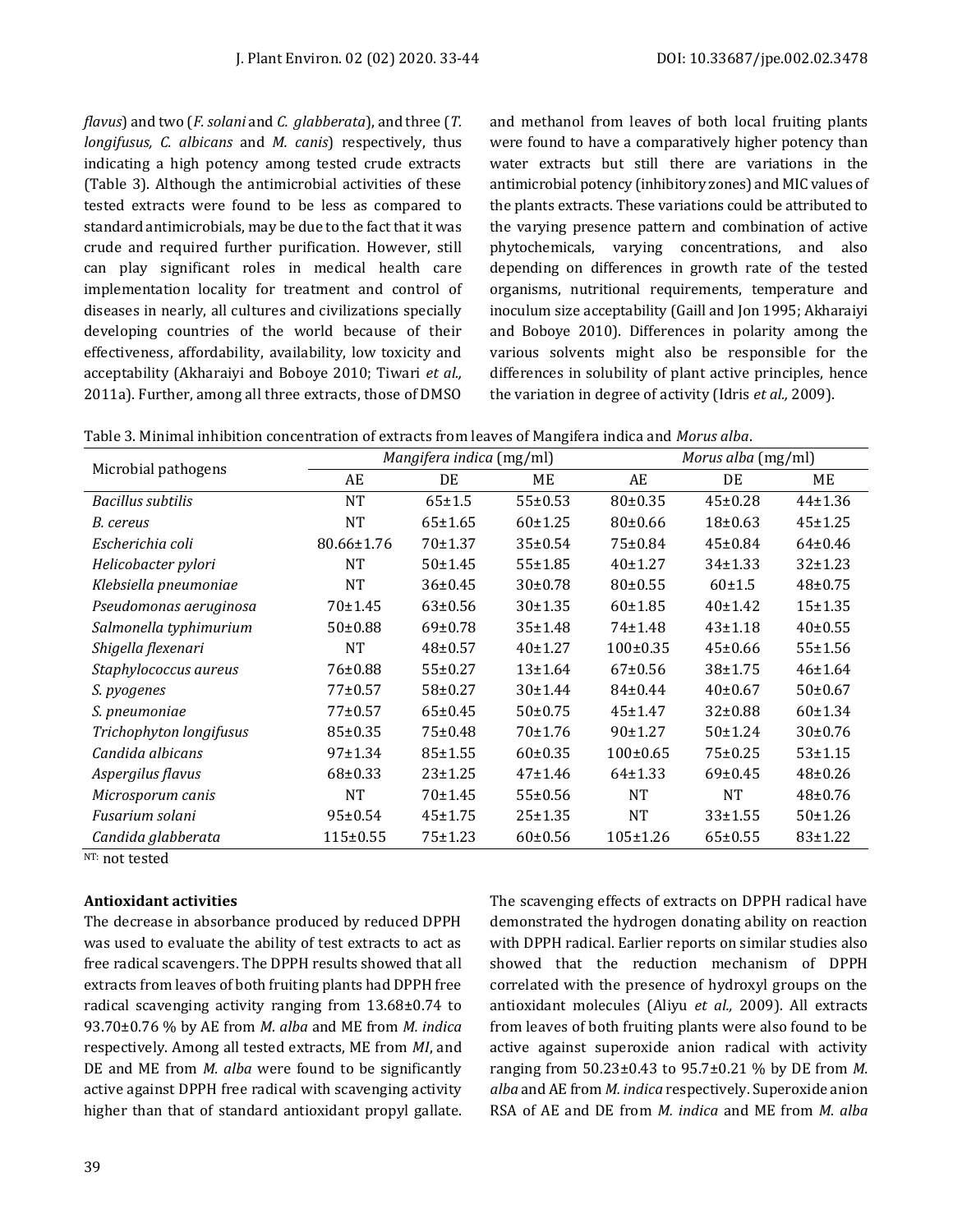were not only found to be higher than that of standard superoxide anion radical scavenger propyl gallate (91.31%). Similar studies correlated the superoxide anion radical scavenging activities of plant extracts to the presence of phenols which was true for present investigation. Hence, these extracts could be used as natural sources of antioxidants against superoxide radicals to protect animals from adverse effects of  $O<sub>2</sub>$  (Al-Mamun *et al.,* 2007). From results of the metal-chelating assay, it was clear that all three test extracts from leaves of both fruiting plants inhibited the formation of ferrozine-Fe<sup>2+</sup>complex giving  $Fe^{+2}$  chelating activity ranging from 52.76±0.23 to 96.82±0.42 % by DE from *M. indica* and ME from *M. alba* respectively. Among all extracts, ME from *M. alba* exhibited the maximum activity which surpassed the that by standard Fe+2 chelating agent EDTA. Since, ferrozine can quantitatively form complexes

with Fe2+. In the presence of other chelating agents, the complex formation is disrupted with the result that the red color of the complex is decreased. Measurement of the rate of red color reduction, therefore, allows estimation of the chelating activity of the coexisting chelator radicals (Wang *et al.,* 2010). This suggested that the leave extract were electron donors and could neutralize free radicals. Considering the phytochemical screening, the DPPH and superoxide anion radical scavenging, and metal-chelating activity as indices of antioxidant activity of the extract, these findings revealed the therapeutic potential of leaves of under studied fruiting plants as a source for local natural antioxidants in controlling degenerative diseases with marked oxidative damage from reactive oxygen species or free radicals have been reported (Tiwari *et al.,* 2011b).

Table 4. Antioxidant activities of extract from leaves of *Mangifera indica* and *Morus alba.*

| Sample           | Extract | ັ<br>% Activity (mean $\pm$ SEM) |                  |                             |  |  |  |
|------------------|---------|----------------------------------|------------------|-----------------------------|--|--|--|
|                  |         | DPPH RSA                         | Superoxide RSA   | Fe <sup>+2</sup> -chelation |  |  |  |
| Mangifera indica | AE      | 68.47±0.32                       | $95.7 \pm 0.21$  | $65.55 \pm 0.45$            |  |  |  |
|                  | DE      | 74.64±1.87                       | $94.30 \pm 0.87$ | $52.76 \pm 0.23$            |  |  |  |
|                  | ME      | $93.70 \pm 0.76$                 | 75.56±1.11       | 76.45±1.33                  |  |  |  |
| Morus alba       | AE      | $13.68 \pm 0.74$                 | $54.65 \pm 0.89$ | $55.40 \pm 1.23$            |  |  |  |
|                  | DE      | $92.24 \pm 0.85$                 | $50.23 \pm 0.43$ | $71.12 \pm 0.70$            |  |  |  |
|                  | ME      | $91.55 \pm 1.06$                 | $92.12 \pm 1.86$ | $96.82 \pm 0.42$            |  |  |  |
| n-propyl gallate |         | 91.31                            | 91.31            |                             |  |  |  |
| <b>EDTA</b>      |         |                                  |                  | 98.05                       |  |  |  |

# **Urease inhibition**

E xcept AE from *M. indica* all extracts from each plant leaves inhibited the urease activity from moderate to significant in the range of 75 to 95.23 % by AE and DE from *M. alba* respectively. DE from Among potent extracts, DE from *M. alba* was found *to* significantly inhibited the urease activity which is comparable with that shown by standard urease inhibitor thiourea (Figure 1) Urease inhibition by theses leaves extracts further explained their antibacterial activity against *H. pylori*. These antiurease results provide a scientific basis for the traditional use of these plants crude extracts to treat diseases caused by the accumulation of urea and against gastrointestinal and urinary tract infection associated with pathogenic strains of *H. pylori, P. mirabilis*, *P. vulgaris*, and *U. urealyticum* (Estiu and Merz 2004; Tahseen *et al.,* 2010; Khan *et al.,* 2010). Further, these crude extracts also provide a reliable source for isolation of pure antiurease compounds at affordable prices (Tahseen *et al.,* 2010).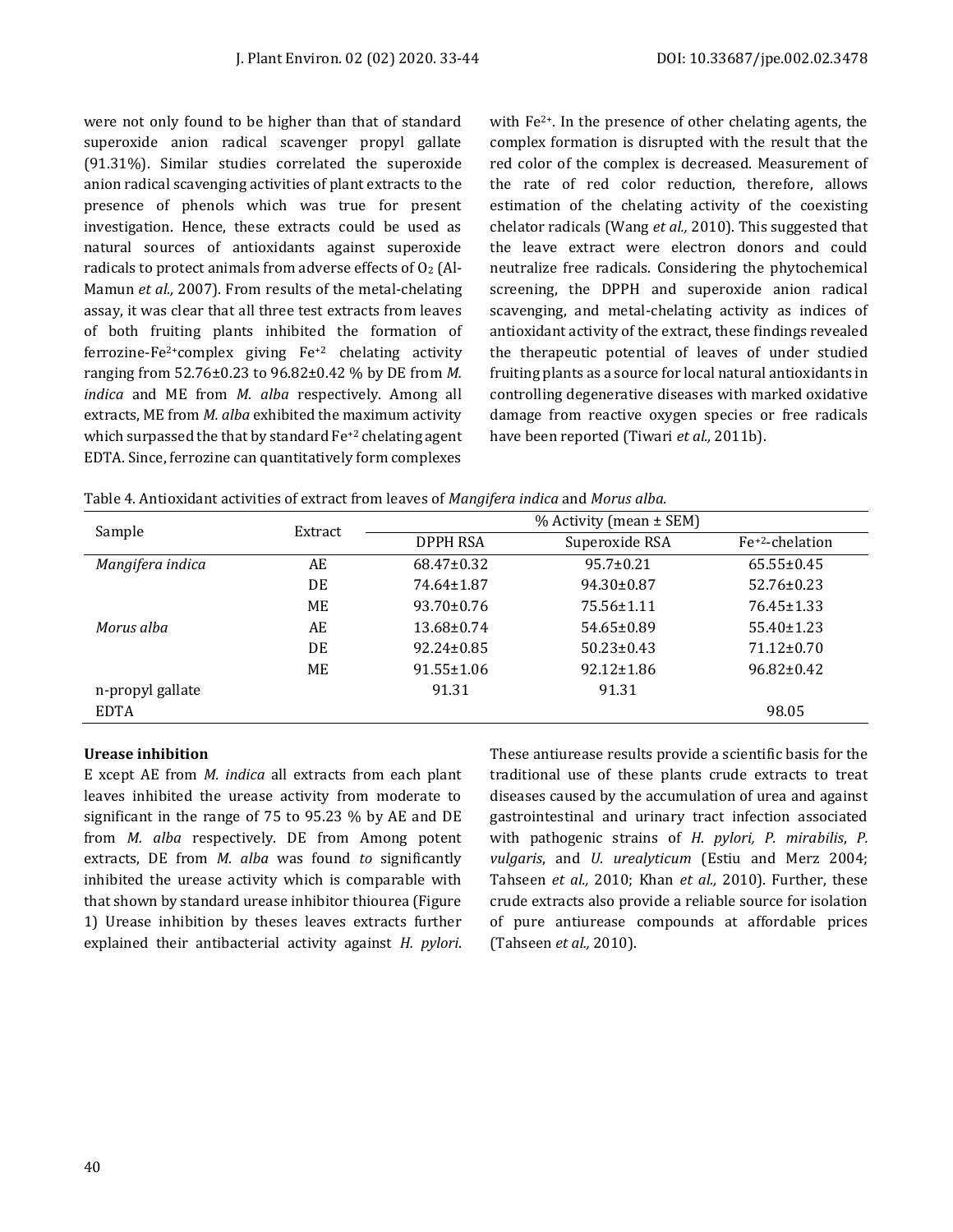

Figure. 1. Urease inhibition activity of extract from leaves of *Mangifera indica* and *Morus alba.*

#### **Anthelmintic activity**

The assay was performed on adult earth worms (*P. pasthuma*) due to anatomical and physiological resemblance with intestinal round worms parasite in soil and as well as their easy availability. From results shown in Figure 2, it is clear that all test leaves extract from both fruiting plants caused paralysis followed by the subsequent death of the worms in period ranging from 13.5 /26.87 to 39/60.06 min for paralysis and death (P/D). The time taken by ME from *M. indica* and *M. alba* for paralysis and death (13.5/26.87 and 14.05 / 34.45 mint respectively) of parasite is least among all tested extract as well as standard drugs, albendazole (30.45/52 min) and less than piperazine citrate (14.35/36 min), thus signifying the highest efficacy (Figure 2). While the time taken by AE from both *M. indica* and *M. alba,* and DE from *M. alba* for paralysis and death is 35.8/53.04, 39/50.06 and 31.22/54.17 min respectively which are higher than that of all tested extract and standard drugs thus suggesting the least activity against helminthes parasites. On the other hands, only DE from *M. indica* took 22.2/37.76 min for paralysis and death respectively suggesting their potency higher than albendazole and less than piperazine citrate (Figure 2). Several earlier studies revealed the *in vitro* anthelmintic activities of flavonoids, saponins, steroids, sugars, terpenoids, alkaloids, tannins, saponins and phenols extracted from plants. Such investigations are true for *in vitro* anthelmintic activities on extracts from under studied plants. Moreover, the length of time taken for paralysis and death may be dependent on concentrations and the number of potent phyto-constituents present in the plant, jointly or separately. As control anthelmintic drug piperazine citrate by increasing chloride conductance of worm muscle membrane produces hyper polarisation and reduced excitability that leads to muscle relaxation and flaccid paralysis. Similarly, among the screened phytochemicals, the possible mechanism of action of tannins and polyphenolics might interfere with energy generation by uncoupling oxidative phosphorylation by binding to glycoprotein on the cuticle of the parasite and may cause death. The main biological activity ascribed to saponins was their membrane permeabilizing and pore formation, which is similar to two conventional anthelmintic drugs such as praziquantel and toltrazuril (Kulkarni *et al.,* 2010; Tiwari *et al.,* 2011b). Alkaloids may act on central nervous system and caused paralysis of the earthworm (Roy 2010).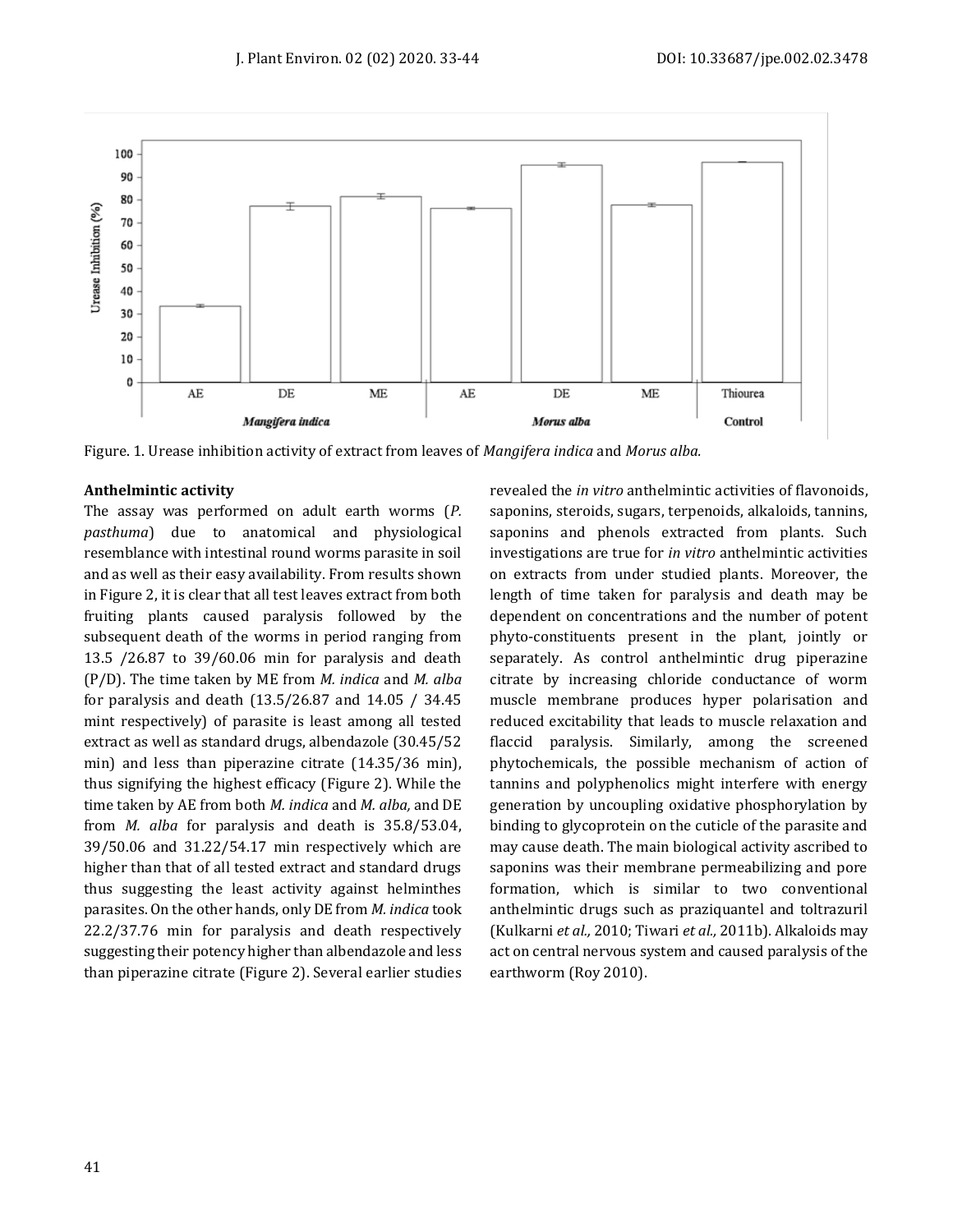

PC: Piperazine citrate; AA: Albendazole; SL: saline

# **CONCLUSIONS**

It can be concluded that leaves from indigenous fruiting plants *M.indica* and *M. alba* that considered as waste were found to contain a wide variety of antibacterial, antifungal, antioxidant, urease inhibitory and anthelmintic compounds. The broad spectra of antimicrobial and antioxidant, urease inhibition and anthelmintic activities displayed by these extracts explain that the purified components may have even more potency. The potent activity of extracts warrants further investigation and rapid development to add to the list of currently available pharmacological agents. Certainly, this may improve the efficacy and quality at affordable prices to decrease morbidity and mortality. The present findings provide scientific justification for the ethnomedicinal use of selected plant's leaves for treatment and controlling of infectious and degenerative diseases especially in less developing and third world countries, where infectious diseases caused by bacteria, fungi and parasites, and degenerative diseases are major health concern due to unavailability and unaffordability of modern treatments. These results also validate the traditional use of these extracts for the treatment of infectious and degenerative diseases.

# **CONFLICT OF INTEREST**

The authors declare that they have no conflicts of interest.

# **AUTHORS CONTRIBUTIONS**

All the authors contributed equally to this work.

# **REFERENCES**

- Ajaiyeoba, E.O., P.A. Onocha, and O.T. Olarenwaju. 2001. *In-vitro* anthelmintic properties of *Buchholzia coriaceae and Gynandropsis gynandra* extract. Pharmaceutical biology, 39(3): 217-220.
- Akharaiyi, F.C. and B. Boboye. 2010. Antibacterial and phytochemical evaluation of three medicinal

plants. Journal of Natural Products, 3: 27-34.

- Aliyu, A.B., A.M. Musa, M.A. Ibrahim, H. Ibrahim and A.O. Oyewale. .2009. Preliminary phytochemical screening and antioxidant activity of leave extract of *Albizia chevalieri* harms (*Leguminoseaemimosoideae*). Bayero Journal of Pure and Applied Sciences, 2(1): 149 -153.
- Al-Mamun, M., K. Yamaki, T. Masumizu, Y. Nakai, K. Saito, H. Sano and Y. Tamura. 2007. Superoxide anion radical scavenging activities of herbs and pastures in Northern Japan determined using electron spin resonance spectrometry. International Journal of Biological Sciences, 3(6): 349-355.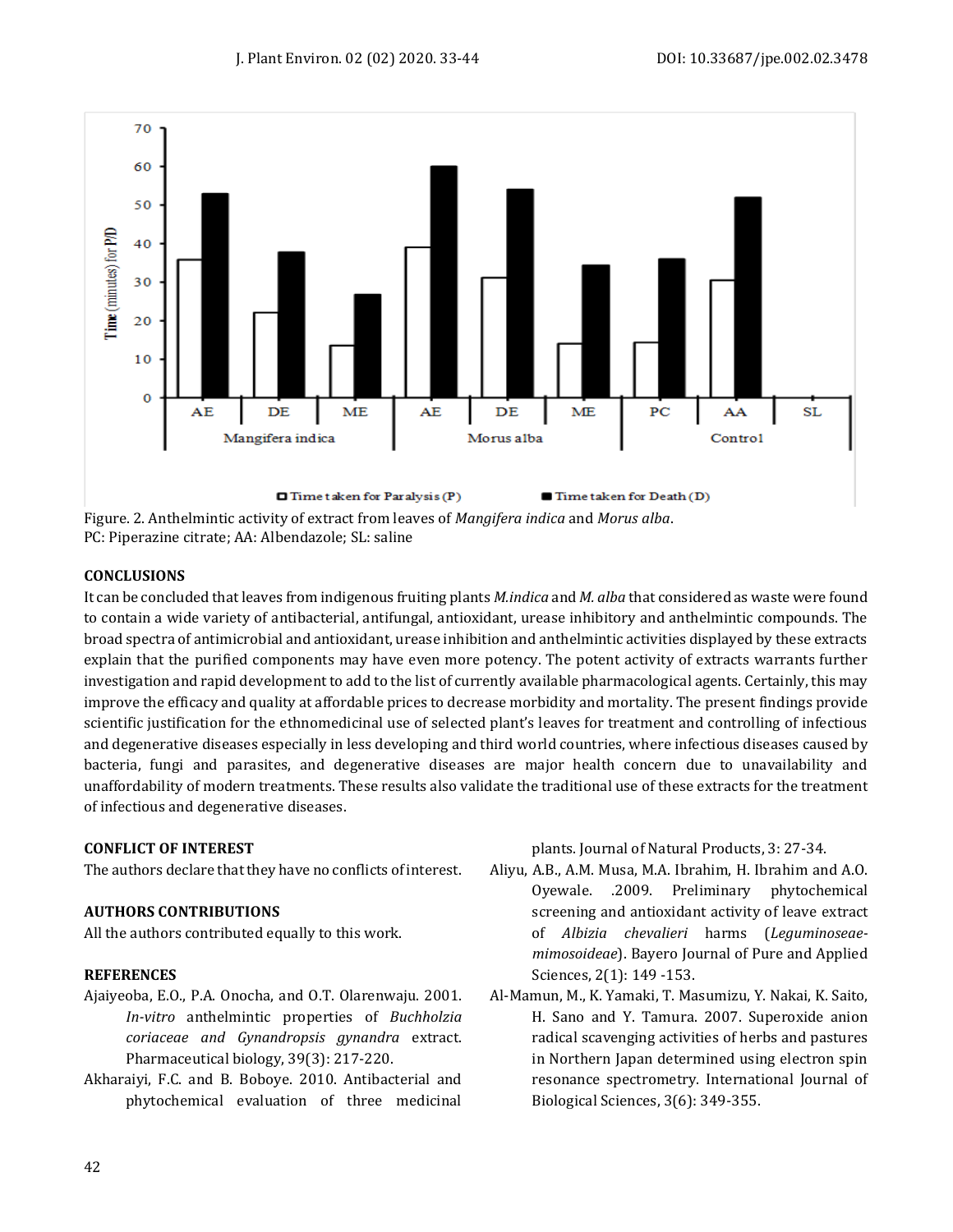- Anyasor, G.N., K.O. Ogunwenmo, O.A. Oyelana and B.E. Akpofunure. 2010. Phytochemical constituents and antioxidant activities of aqueous and methanol stem extracts of *Costus afer* Ker Gawl. (Costaceae), African Journal of Biotechnology, 9(31): 4880- 4884.
- Coolborn, A.F. and B. Bolatito. 2010. Antibacterial and phytochemical evaluation of three medicinal plants. Journal of Natural Products, 3: 27-34.
- Cunha, B. 1998. Antibiotic resistance: control strategies, Critical Care Clinics, 14(2): 309-327.
- De, N. and N.E. James. 2002. Antibacterial spectrum of ectracts of *Ocimum gratissimum* L (Basil) ND *Xylopia aetiopica* A. Rich (Dunal). Nigerian Journal or Basic and Applied Sciences, 11: 165-175.
- Devi, K., S. Indumathy, V. Rathinambal, S. Uma, S. Kavimani and V. Balu. 2009. Anthelminthic activity of Asta Churna. International Journal of Health Research, 2(1): 101-103.
- Doughari, J.H. and S. Manzara. 2008. *In-vitro* antibacterial activity of crude leaf extracts of *Mangifera indica*  Lin, African Journal of Microbiology Research, 2(4): 67-72.
- Duru, C.M. and N.E. Oyedineke. 2010. *In-vitro* study on antimicrobial activity and phytochemical analysis of ethanolic extracts of the mesocarp pf *Voacanga Africana*, American Journal of Plant Physiology, 5(4): 63-169.
- Estiu, G. and K.M. Merz. 2004. The Hydrolysis of urea and the proficiency of urease. Journal of the American Chemical Society, 126(22): 6932-6944.
- Fazly-Bazzaz, B.S., M. Khajehkaramadin and H.R. Shokooheizadeh. 2005. *In vitro* antibacterial activity of *Rheum ribes* extract obtained from various plant parts against clinical isolates of Gram-negative pathogens. Iranian Journal of Pharmaceutical Research, 2: 87- 91.
- Ferda, C. 2003. Effect of *Rhus coriaria* (anacardiaceae) on superoxide radical scavenging and xanthine oxidase activity. Journal of Enzyme Inhibition and Medicinal Chemistry, 18(1): 59-62.
- Gaill, W. and A.W. Jon. 1995. Antimicrobial susceptibility test; dilution and disc diffusion methods, Manual of Clinical Microbiology, sixth ed.1327-1332.
- Tahseen, G., A. Kalsoom, N. Faiz-ul-Hassan and M.A. Choudhry. 2010. Screening of selected medicinal plants for urease inhibitory activity. Biology and Medicine, 2(4): 64-69.
- Hu, F.B. 2000. Role of antioxidants in preventing cardiovascular disease. Current Opinion in Lipidology, 13: 3.
- Idris, S., G.I. Ndukwe and C.E. Gimba. 2009. Preliminary phytochemical screening and antimicrobial activity of seed extracts of Persea *americana* (*Avocado pear*). Bayero Journal of Pure and Applied Sciences, 2(1): 173-176.
- Iwu, M.W., A.R. Duncan and C.O. OKunji. 1999. New antimicrobials of plant origin. In: Janick J. (Ed.), Perspectives on New Crops and New Uses, ASHS Press, Alexandria, VA, 457–462.
- Jeljaszewicz, J., G. Mlynarczyk and A. Mlynarczyk. 2000. Antibiotic resistance in Gram-positive cocci. International journal of antimicrobial agents, 16(4): 473-478.
- Kanwal, Q., I. Hussain, H.L. Siddiqui and A. Javaid. 2010. Antifungal activity of flavonoids isolated from mango (*Mangifera indica* L.) leaves. Natural Product Research, 24(20): 1907-1914.
- Karnath, L. 2002. The new paradigm of botanical drugs. European Pharmaceutical Review. 7(1): 19-20.
- Kexue, Z., Z. Huiming and Q. Haifeng. 2006. Process Biochemistry, 41: 1296-1203.
- Khan, I., S. Ali, S. Hameed, N.H. Rama, M.T. Hussain, A. Wadood, R. Uddin, Z. Ul-Haq, A. Khan, S. Ali and M.I. Choudhary. 2010. Synthesis, antioxidant activities and urease inhibition of some new 1,2,4-triazole and 1,3,4-thiadiazole derivatives. European journal of medicinal chemistry, 45(11): 5200- 5207.
- Kulkarni, G.K., R.V. Kadolkar and A.B. Maisale. 2010. Anthelmintic activity of *Drynaria quercifolia* (L.) J. Smith. Journal of Pharmacy Research, 3(5): 975- 977.
- Mallikharjuna, P.B., L.N. Rajanna, Y.N. Seetharam and G.K. Sharanabasappa. 2007. Phytochemical studies of *Strychnos potatorum* L.f. A medicinal plant. E-Journal of Chemistry, 4(4): 510-518.
- Mathur, A., S.K. Verma, S.K. Singh, G.B.K.S. Prasad and V.K. Dua. 2010. Phytochemical investigation and *in vitro*  antioxidant activities of some plants of uttarakhand. IJPI'S. Journal of Pharmacognosy and Herbal Formulations, 1(1): 1-7.
- Muanda, F.N., J. Bouayed, A. Djilani, C. Yao, R. Soulimani and A. Dicko. 2011. Chemical composition and, cellular evaluation of the antioxidant activity of *Desmodium adscendens* leaves. Evidence-Based